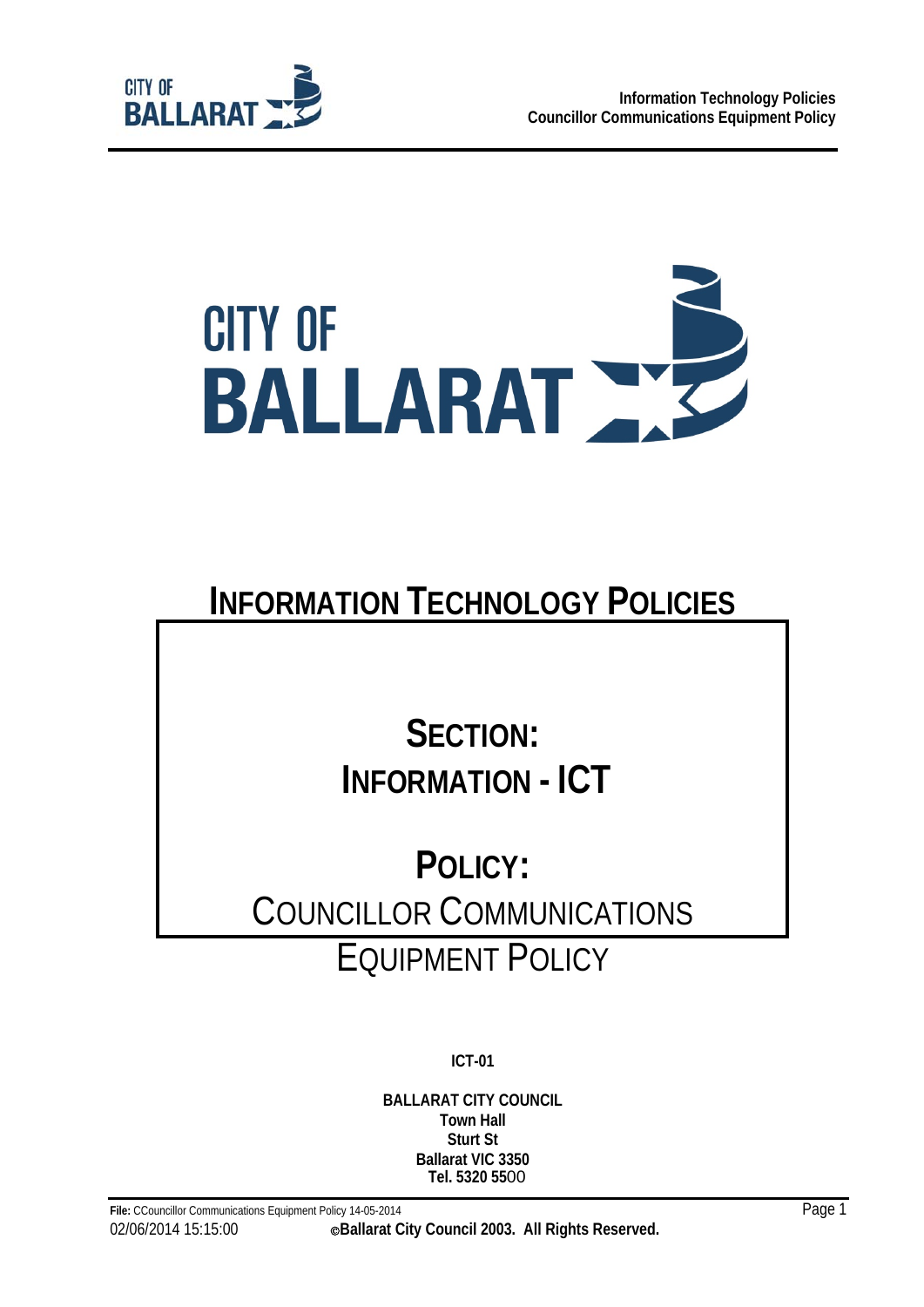

# **CONTENTS**

| 1              |     |  |  |  |
|----------------|-----|--|--|--|
| $\overline{2}$ |     |  |  |  |
|                | 2.1 |  |  |  |
|                | 2.2 |  |  |  |
|                | 2.3 |  |  |  |
| 3              |     |  |  |  |
|                | 3.1 |  |  |  |
|                | 3.2 |  |  |  |
|                | 3.3 |  |  |  |
|                | 3.4 |  |  |  |
|                | 3.5 |  |  |  |
|                | 3.6 |  |  |  |
|                | 3.7 |  |  |  |
| 4              |     |  |  |  |
| 5              |     |  |  |  |
| 6              |     |  |  |  |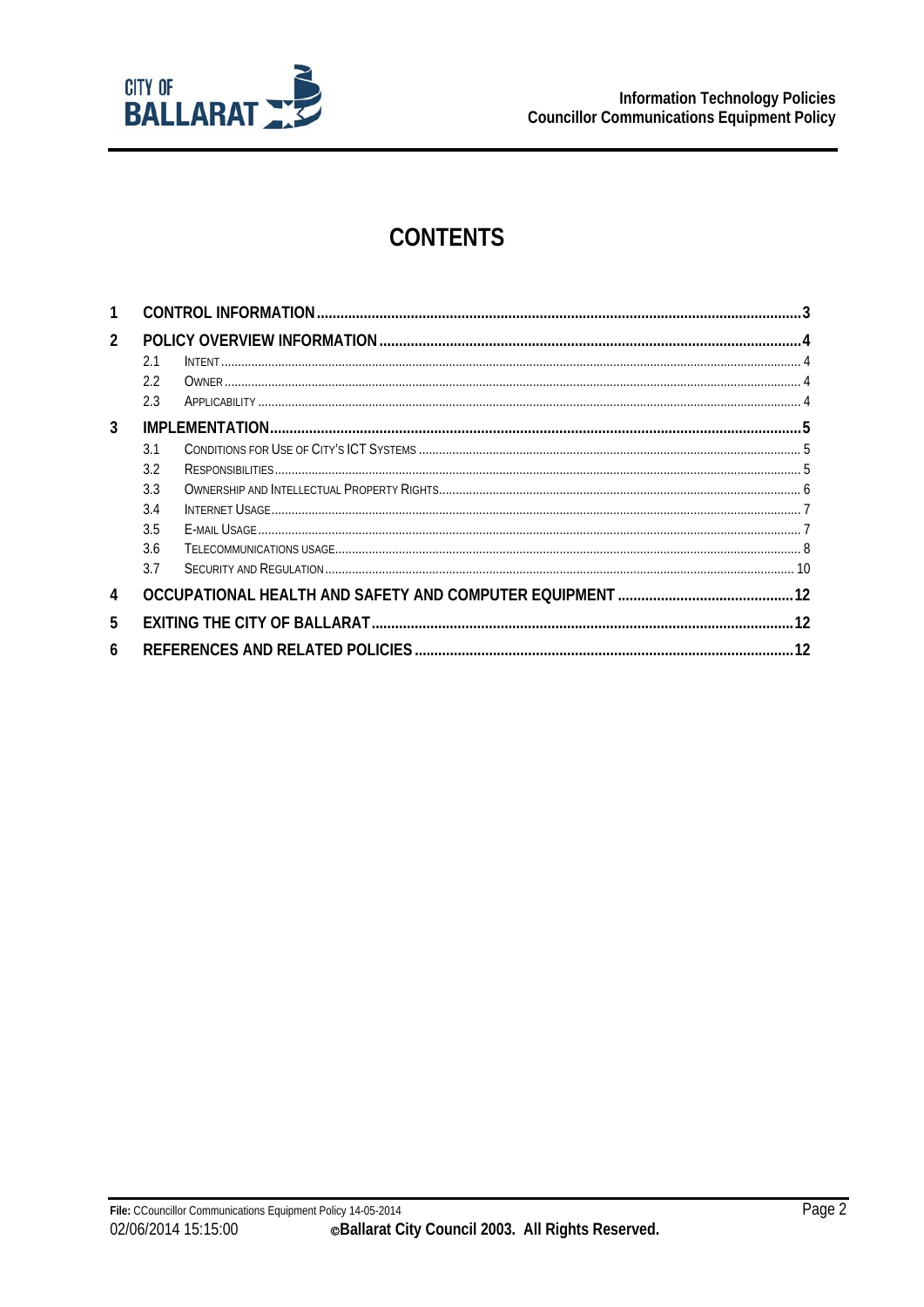

# **1 CONTROL INFORMATION**

| <b>Policy Name</b>    | <b>Councillor Communication Equipment Policy</b>                                                                                     |  |  |
|-----------------------|--------------------------------------------------------------------------------------------------------------------------------------|--|--|
| <b>Policy Section</b> | <b>Information Services - ICT</b>                                                                                                    |  |  |
| File name             |                                                                                                                                      |  |  |
| Document status       | Adopted by Council                                                                                                                   |  |  |
| <b>Version</b>        | 4                                                                                                                                    |  |  |
| <b>Version Date</b>   | 15 April 2014                                                                                                                        |  |  |
| <b>Effective Date</b> | 14 May 2014                                                                                                                          |  |  |
| Notes:                | This policy replaced of the 'Use of Computer and Telecommunications<br>Services Policy' and 'Telecommunication Policy' 12 March 2014 |  |  |
|                       |                                                                                                                                      |  |  |
|                       |                                                                                                                                      |  |  |

# **DOCUMENT CONTROL**

# **DOCUMENT HISTORY**

|                                 | Version | Date          | Author                     |
|---------------------------------|---------|---------------|----------------------------|
| Created by CIO                  |         | January 2014  | Annie De Jong              |
| <b>Endorsed Leadership Team</b> |         | 24 Feb 2014   | Leadership Team            |
| <b>Adopted by Council</b>       |         | 12 March 2014 | Council Resolution R072/14 |
| Review by CIO                   | 4       | 15 April 2014 | Annie De Jong              |
| <b>Endorsed Leadership Team</b> | 4       | 28 April 2014 | Leadership Team            |
| <b>Adopted by Council</b>       | 4       | 14 May 2014   | Council Resolution R136/14 |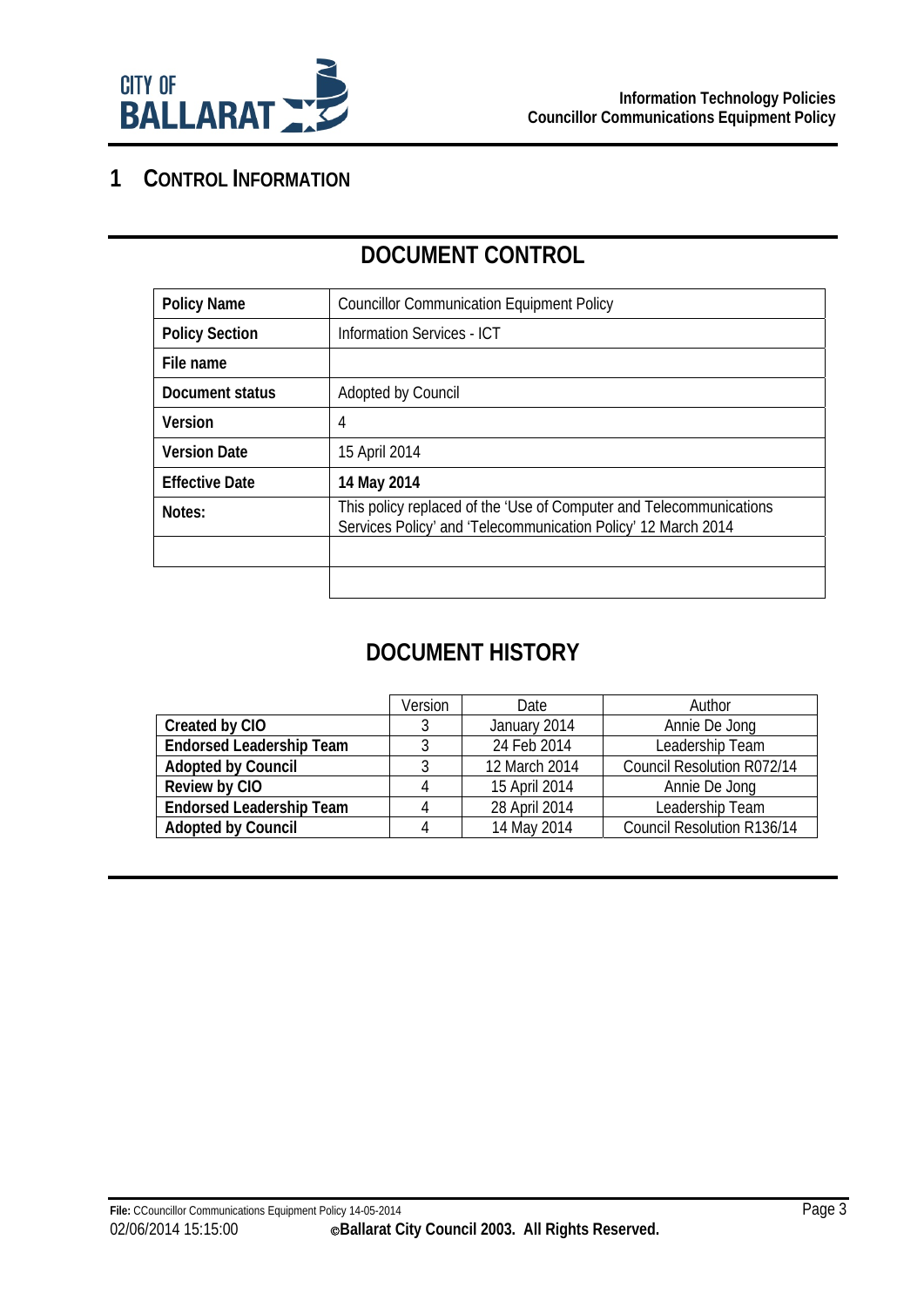

# **2 POLICY OVERVIEW INFORMATION**

## **2.1 INTENT**

The intent of this Policy is to ensure:

- (a) Computer and telecommunications services provided by the City of Ballarat (**City**) are used appropriately and responsibly by Councillors for the City's functions and activities.
- (b) These services are public resources and, as such, any person using them must do so in accordance with the following **Principles of Good Public Sector Conduct**. These principles have been adapted from various international, federal and state public sector organisations:
	- Respect for the law, our system of government and the people we serve
	- Integrity (honesty, impartiality, avoidance of conflict of interest, confidentiality, loyalty etc.)
	- Diligence
	- Economy
	- **Efficiency**
	- Accountability
- (c) As a base this policy will ensure use of Computer and telecommunication equipment:-
	- Does not compromise the status, security or reliability of the Council computer network in any way
	- Is provided within a secure environment
	- Can be supported by Council's ICT business unit

### **2.2 OWNER**

The owner of this Policy is the Chief Executive Officer and administered by the Chief Information Officer.

## **2.3 APPLICABILITY**

#### **2.3.1 INFORMATION TECHNOLOGY SYSTEMS**

This Policy applies to the City's information technology systems (**ICT Systems**) consisting of the following:

- (a) Computer Hardware, including central processing units (CPUs), monitors, laptops, modems, cabling, servers and all other equipment used by the City in delivering or maintaining its computer services.
- (b) Computer Software, including all software licensed to (or purchased by) the City.
- (c) Communications Hardware, including all telephones (mobile and static), iPads or tablet devices, mobile hotspots and all other equipment used by the City in delivering or maintaining its communications services.
- (d) Services provided by the City, including electronic mail (**E-mail**), voice-mail, connections and Internet.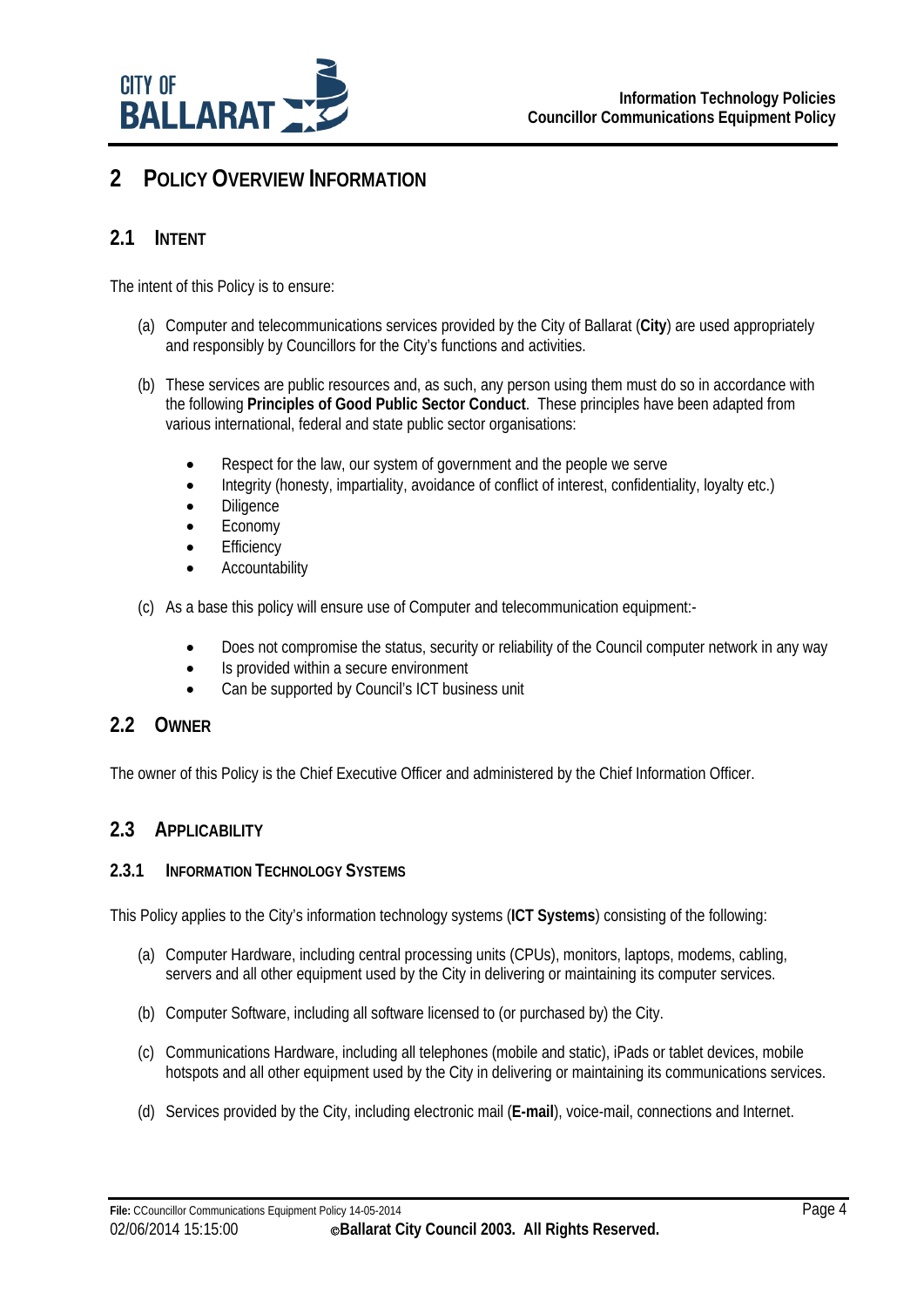

## **3 IMPLEMENTATION**

## **3.1 CONDITIONS FOR USE OF CITY'S ICT SYSTEMS**

Bearing in mind the Principles of Good Public Sector Conduct, Councillors in the use of the City's ICT Systems must adhere to the following conditions:

- (a) The City's ICT Systems are primarily for official Council business.
- (b) The City recognises that reasonable personal use of the City's ICT Systems by the Councillors. The City approves of such use as long as it does not interfere with official business or contravene the Principles of Good Public Sector Conduct or any council Policies.
- (c) Persons other than Councillors or Staff are not permitted to use the City's ICT systems. It is the responsibility of all Councillors to ensure that others (including family members) do not use the City's systems.

#### **3.2 RESPONSIBILITIES**

Councillors in using the City's ICT Systems must:

- (a) Abide by the Principles of Good Public Sector Conduct, which impose a duty to use the City's ICT Systems diligently, efficiently, effectively and accountably.
- (b) Acknowledge the duty to be competent to use the City's ICT Systems and to inform Councillor support staff of any training required to be competent.
- (c) Report any incident, defect, fault or problem with the City's ICT Systems to the City's Information Services Branch.
- (d) Report any computer virus, Trojan or worm (as defined in Section 3.6) or other malicious program affecting the City's ICT Systems to the City's Information Services Branch.
- (e) Report any mis-use of the City's ICT Systems or any actual or suspected breach of this Policy to the Chief Information Officer.
- (f) Protect their usernames, passwords and PINs from unauthorised disclosure or use.
- (g) Only use and disclose data and other information stored on the City's ICT Systems for the City's functions or activities.
- (h) Maintain the confidentiality of all information stored on the City's ICT Systems.
- (i) Comply with all applicable laws when using the City's ICT Systems.
- (j) Comply with user conditions under software license agreements for all software forming part of the City's ICT Systems.
- (k) Not use the City's ICT Systems for: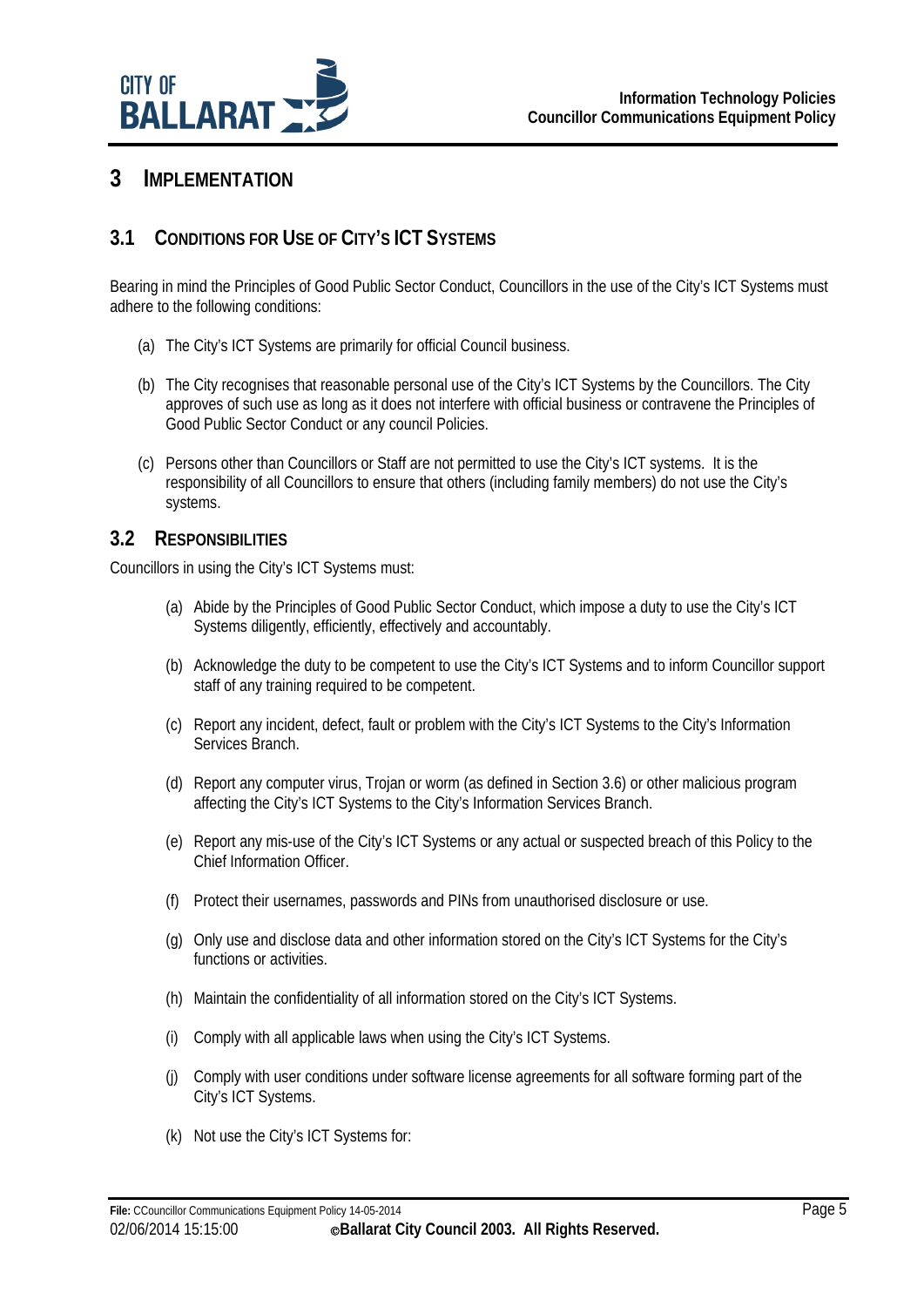

- conducting a business or engaging in secondary employment that is not related to being a Councillor;
- political activity, including the distribution of political material, political commentary and campaigning, except when it has been formally endorsed by the CEO;
- engaging in offensive, discriminatory, vilifying, denigrating or harassing behaviour against any person or organisation;
- storing or distributing any material which is defamatory;
- personal financial gain or profit including gambling and share trading;
- breaching any obligation of confidentiality or infringing any copyright, trade mark, patent, design, semiconductor or circuit layout right, or other intellectual property right of a third party (including such a breach arising as a result of the unauthorised copying, installation or use of any software on the City's ICT Systems);
- unauthorised access to any information technology or communications system of a third party;
- unauthorised access, modification or impairment of any data or electronic communication in breach of the *Crimes Act 1958* (Vic) or any other applicable crimes legislation;
- knowingly storing or transmitting any computer virus, Trojan, worm or other malicious program;
- loading or downloading of any software that is not related to the work as a Councillor
- any purpose or activity which breaches a policy endorsed by Council
- (l) Not delete, destroy, alter or modify any data or other information stored on the City's ICT Systems without authority.
- (m) Not install, download or use any encryption or forensic detection software on the City's ICT Systems.
- (n) Use all computer equipment, software and telecommunications equipment forming part of the City's ICT Systems in accordance with occupational health and safety requirements.

### **3.3 OWNERSHIP AND INTELLECTUAL PROPERTY RIGHTS**

Bearing in mind the Principles of Good Public Sector Conduct, the following conditions of use must be adhered to. All information in the city's computers is owned by the organisation and the organisation has full Intellectual property rights to this information. The definition of information includes the following, but is not limited to:

- a) Files
- b) Directories
- c) All items in Outlook including e-mail, calendar, tasks and contacts
- d) All databases
- e) All software
- f) All hardware
- g) Data on Websites and Intranets
- h) All Pictures, and video/media files (that are not explicitly identified as copy write by another party)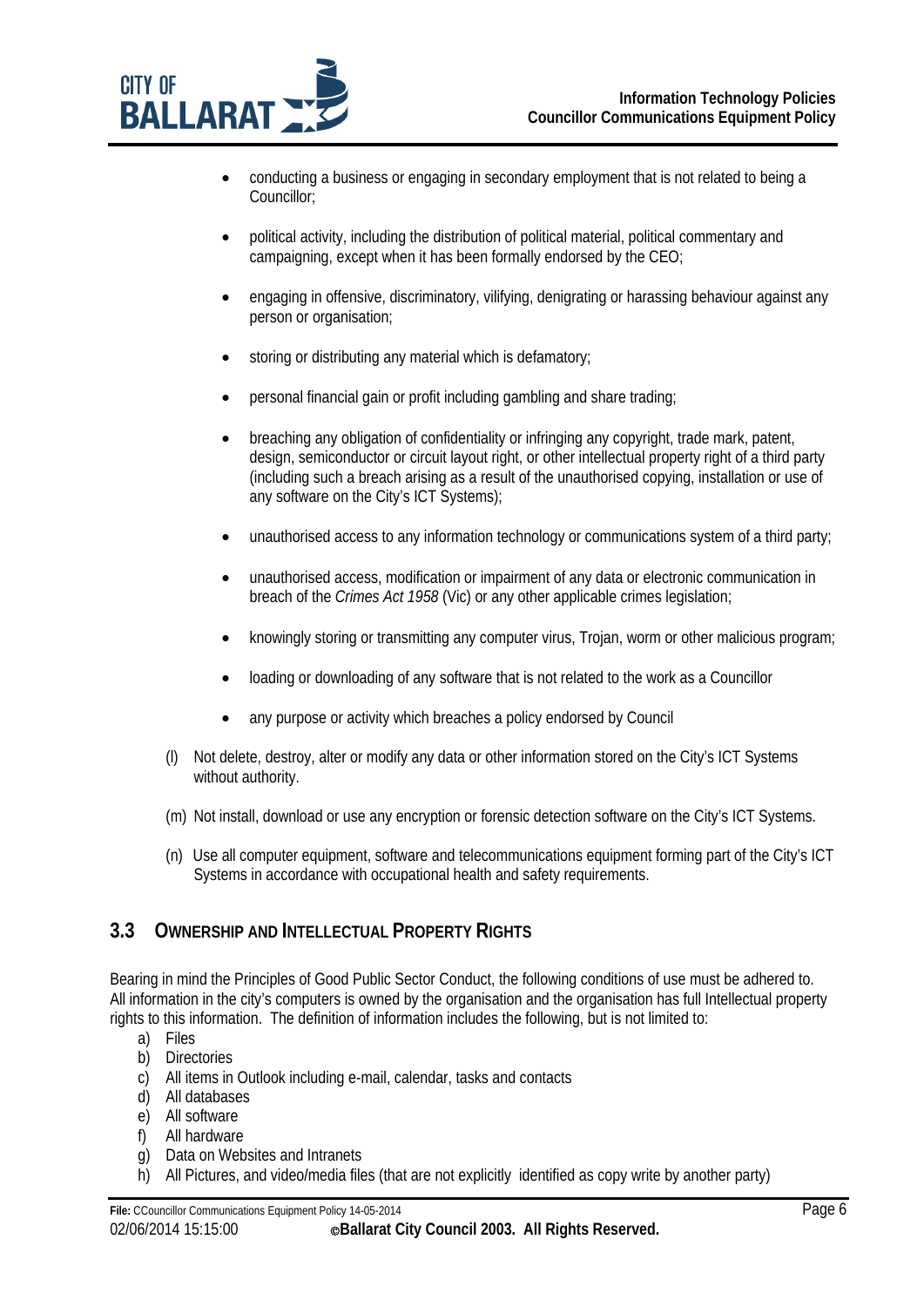

#### **3.4 INTERNET USAGE**

Use of the Internet on the City's ICT Systems by Councillors shall reflect the following:

- (a) The City prohibits the accessing, downloading, storing, copying, publication or transmission of pictorial, sound or written material that is sexually explicit or would be deemed offensive under relevant Federal or State legislation or the City's policies. This includes, but is not limited to, material that is denigrating or vilifying to persons or organisations because of their sexual, ethnic, political or religious beliefs.
- (b) The City actively discourages excessive use of the Internet for non- council purposes.
- (c) The City retains the right to charge any Councillor using the equipment for excessive non-council purposes a fee for such use.
- (d) Users should be aware that material downloaded or printed from a web-site or forwarded is subject to copyright protection under the *Copyright Act 1968* (Cth). Any use of copyrighted material should be done with the permission of the copyright holder.

Councillors will be provided with an appropriate Internet connection for the equipment. This connection will have adequate download and upload limits for Council business.

#### **3.5 E-MAIL USAGE**

#### **3.5.1 USE OF E-MAIL**

Use of E-Mail on the City's ICT Systems by Councillors shall reflect the following:

- (a) The City prohibits the use of E-mail to distribute pictorial, sound or written material that is sexually explicit or would be deemed offensive under relevant Federal or State legislation or the City's policies. This includes, but is not limited to, material that is denigrating or vilifying to persons or organisations because of their sexual, ethnic, political or religious beliefs.
- (b) The City actively discourages excessive use of E-mail for non- council purposes.
- (c) E-mail is not to be used for soliciting, campaigning or engaging in fund-raising for any non-council organisation, person, charity or other body without the prior permission of the Chief Executive Officer.

#### **3.5.2 THE LEGAL STATUS OF E-MAIL**

By using the City's E-mail facilities, the User acknowledges:

- (a) E-mails are discoverable and recoverable. By *discoverable*, it is meant that e-mails can be used in legal proceedings. By *recoverable,* it is meant that the City backs up the E-mail system and can recover files for legal or investigatory purposes.
- (b) E-mails may be subject to the *Freedom of Information Act 1982* (Vic), *Public Records Act 1973* (Vic), *Information Privacy Act 2000* (Vic), *Health Records Act 2001* (Vic) and other applicable legislation.
- (c) E-mails sent using the City's E-mail service are not private letters. Councillors using the City's E-mail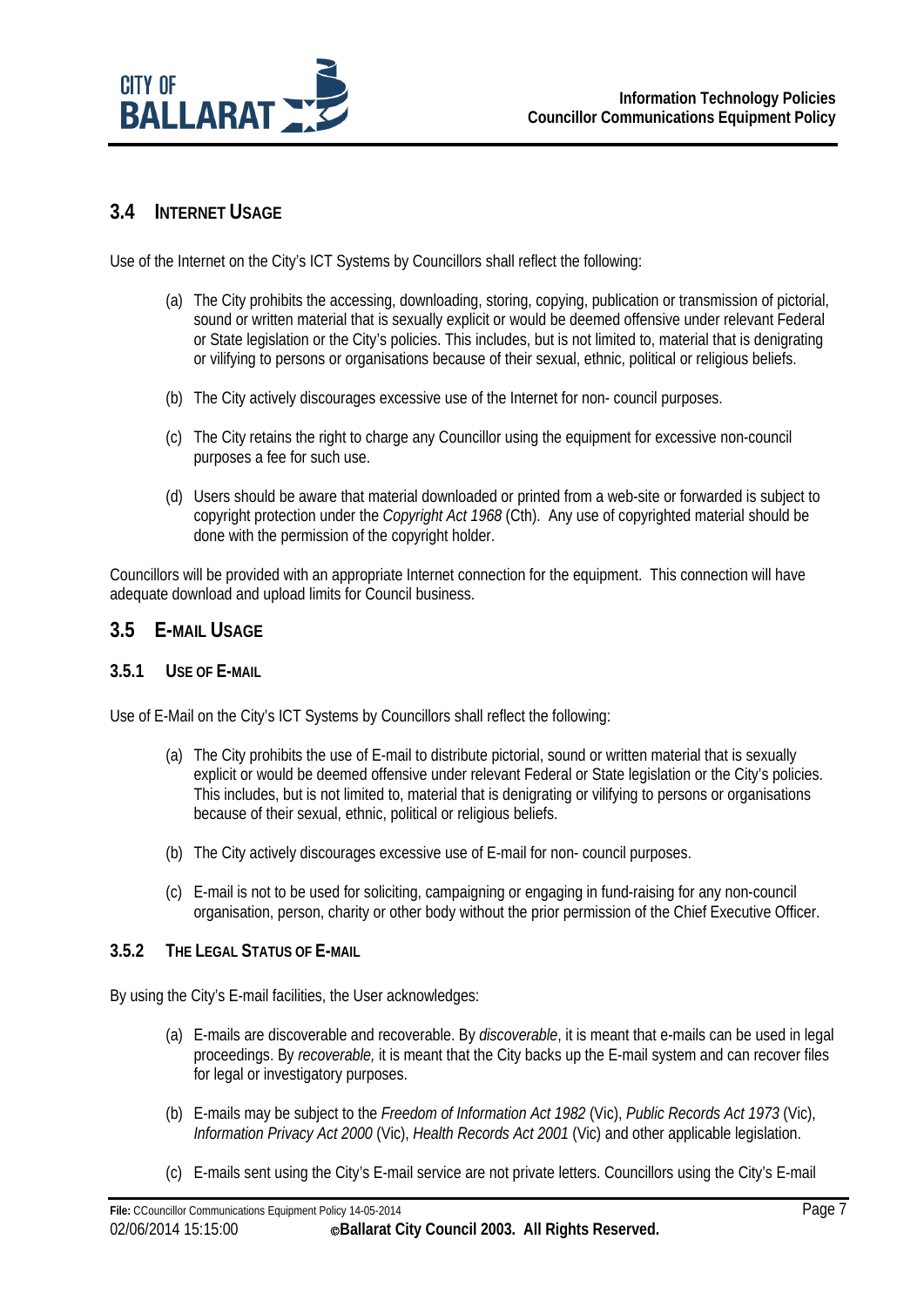

service is transmitting a message that carries the position of a Councillor and, as such, is sent as an official document. If it contains personal comments, the message can be inferred to have been sent with the Councillors knowledge and permission.

(d) E-mail is subject to copyright protection under the Copyright Act 1968 (Cth). The Act gives copyright owners the exclusive right to determine who can copy their work, but also to determine who can communicate or transmit the material to the public. In the case of e-mail, if you are unsure whether there is a limitation on its further distribution then you should contact the sender first and obtain their approval to distribute it.

#### **3.5.3 E-MAIL AND RECORDS MANAGEMENT**

Councillor's correspondence using e-mail is to be forwarded to the Mayor & Councillor Support role for logging into Councils Electronic Document Management System.

#### **3.5.4 E-MAIL RETENTION**

The City keeps all copies of all e-mail sent and received using the City's E-mail facilities for the following purposes:

- (a) Official record searches (e.g. requests under the *Freedom of Information Act 1982* (Vic)).
- (b) Handling legal claims and complying with applicable laws.

#### **3.5.5 DEALING WITH OFFENSIVE AND UNSOLICITED E-MAILS**

The following general principles apply to all Users of the City's E-Mail facilities:

(a) If an offensive e-mail is received from a person known or an organisation which is identifiable from its email address, the matter is to be brought to the attention of the Chief Information Officer. Organisations value their reputation and want to know if their employees are behaving inappropriately. The message should not be forwarded to any other person.

#### **3.5.6 TIPS FOR EFFECTIVE USE OF E-MAIL**

The following general principles apply to all Users of the City's E-Mail facilities:

- (a) Do not use all capitals. This indicates you are shouting at the recipient.
- (b) Do not expect an immediate response to your e-mails, as people are not always monitoring their email.
- (c) Do not give out e-mail addresses of other people without their permission.

#### **3.6 TELECOMMUNICATIONS USAGE**

#### **3.6.1 MOBILE PHONES**

Council provided mobile phones are for council business purposes only, however incidental personal use is permitted in recognition that a Councillor at times may need to make personal calls as a result of Council duty demands.

• Friends or family members are not authorised to use Council phones unless it is an emergency situation and no other reasonable options exist.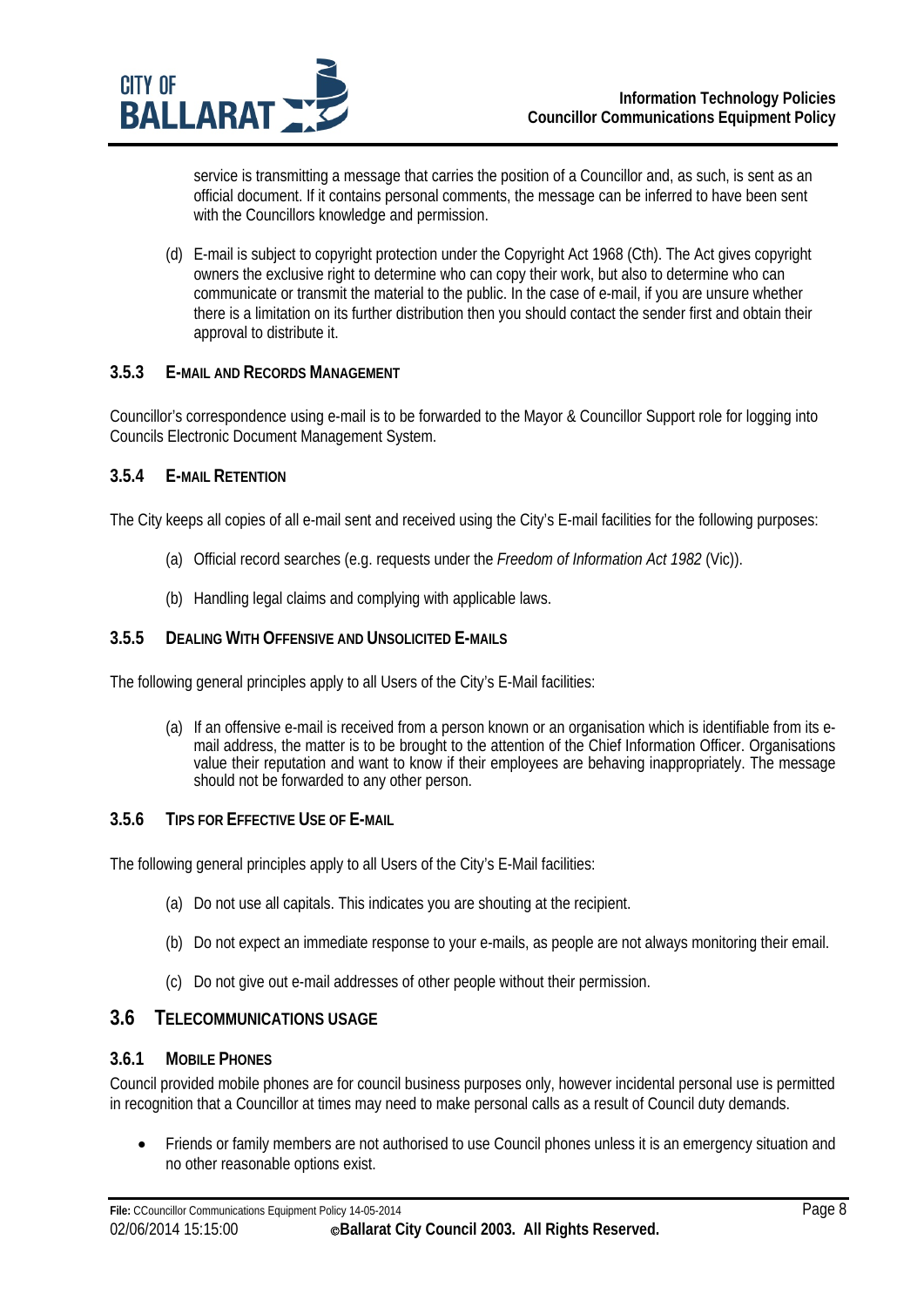

- International Roaming is not provided automatically on a mobile phone account due to considerable costs. If a Councillor is required to travel overseas for Council business, this service can be enabled on request to the Chief Information Officer.
- A monthly report will be provided to Councillors on mobile phone usage expenses.

### **3.6.2 IPADS (TABLETS)**

Council provided iPads are for council business purposes only, however incidental personal use is permitted in recognition that a Councillor at times may need to have personal use as a result of Council duty demands.

- Friends or family members are not authorised to use Council iPads unless it is an emergency situation and no other reasonable options exist.
- A monthly report will be provided to Councillors on, Ipad usage expenses.
- Ipads will be provided with a standard set of apps. Free apps may be loaded for council use. Purchase of apps must be in consultation with the Chief Information Officer.

#### **3.6.3 PERSONAL MOBILES USED FOR COUNCIL BUSINESS - BRING YOUR OWN DEVICE (BYOD)**

Council provided mobility equipment is the preferred option to access information, however this policy also allows for the use of personal mobile devices for the purpose of conducting Council business.

Councillors using their personal mobile device for Council business are to be provided with a copy of this policy and sign a City of Ballarat Mobile Device User Agreement form upon request to use their personal mobile device for Council Business.

#### **3.6.3.1 GENERAL PROVISIONS**

- Personal devices must be compatible with Councils systems and endorsed by the CIO.
- A Councillor's must provide a mobile contact number to be made available to other councillors, Council staff and the public. Except the Mayor who has a Personal Assistant to take all calls.
- Council reserves the right to manage all mobile devices with access to Council networks and systems.
- The ICT Services department will acquire and install applications required for Council use.
- Council takes no responsibility for any damage to mobile devices caused by the installation of software necessary to manage and control Council data on the personal mobile device.
- Mobile devices must be kept current by the user, with the manufacturer's hardware and software patches or as instructed by the ICT Services department. Council reserves the right to deny access to Council systems if a mobile device that does not comply with current standards
- Council will not support "jailbroken" devices
- Councillors are responsible for the replacement of their personal mobile device should it be lost or stolen.
- Councillors must notify Council immediately should their device be lost or stolen.
- Users are responsible for the backup of all personal data on their mobile device.
- The ICT services department will only provide support for issues relating to usage of Council applications.
- Council will collect some information regarding the users mobile device, including version information, installed applications and location information.
- Councillors are responsible for any application purchases which are used for personal use.
- Council will pay for any license necessary to manage a mobile device connected to the Council network.
- Users must ensure personal consumption does not adversely impact Council operations or impose costs onto Council.
- Councillors must be aware that personal usage may impact the storage capacity of council data.
- Councillors must separate Council data and personal data, ensuring that Council data is only sent through the Council e-mail system. If a user suspects that Council data has been sent form a personal email account they must notify the ICT Services Department immediately.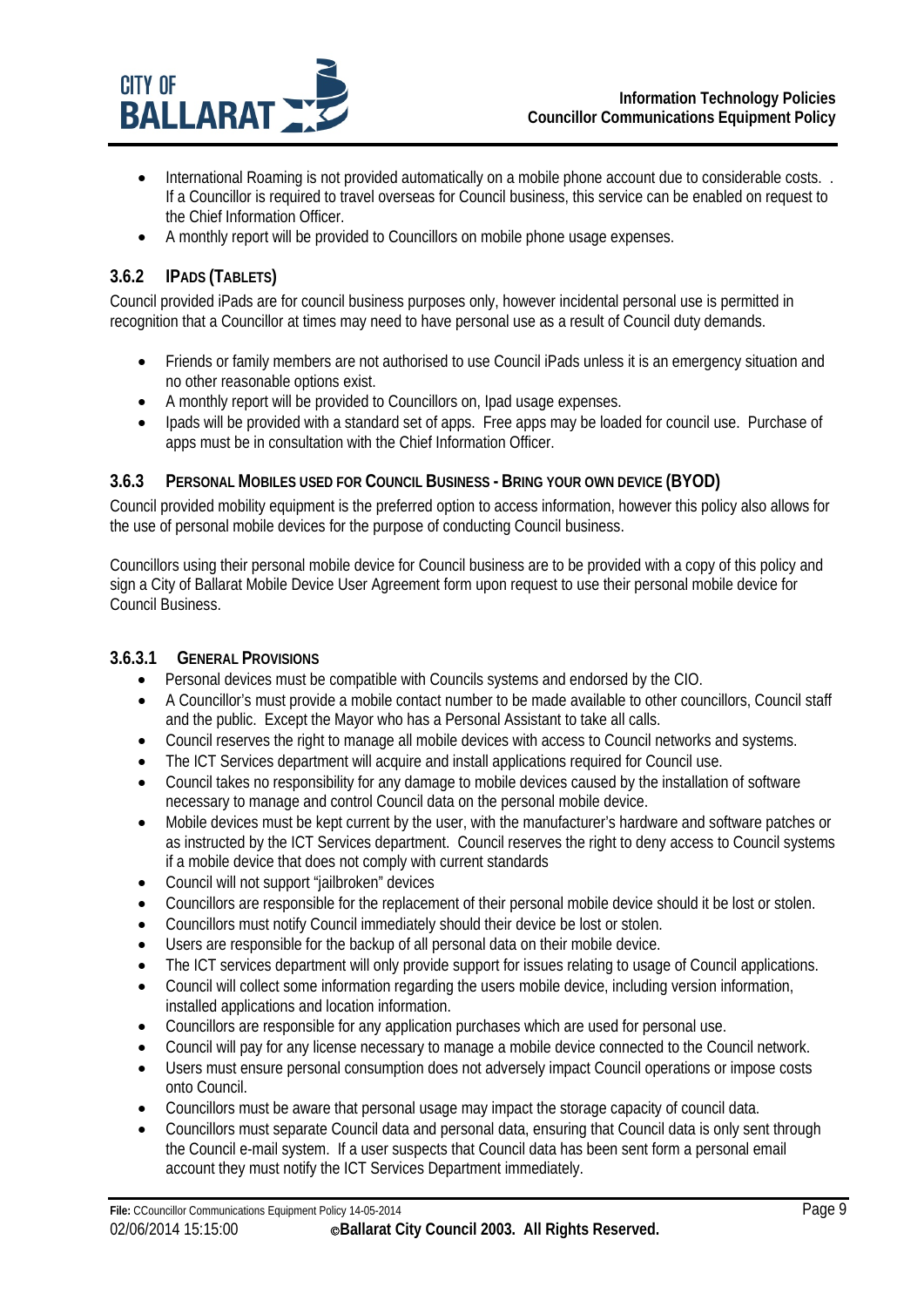

 When a councillor goes out of office, all Council information and applications will be removed from a mobile device in any manner necessary.

#### **3.6.3.2 DEVICE MANAGEMENT SYSTEM**

Councillor will agree to have councils device management system loaded onto their personal devices.

The software will must be loaded on all devices that hold council information and must not be removed unless instructed by the CIO.

This software ensures the protection of council data if devices are lost or stolen. It provides a facility to wipe all information from the device.

#### **3.7 SECURITY AND REGULATION**

#### **3.7.1 MANAGEMENT OF ANOMALIES**

- (a) An anomaly is defined as detection of:
	- a breach of security relating to the City's ICT Systems;
	- sexually explicit or offensive material being found on the City's ICT Systems;
	- excessive non-council use of the City's ICT Systems; or
	- Any other breach of this Policy.
- (b) All alleged anomalies may be investigated by the Chief Information Officer.
- (c) The investigation will be conducted in accordance with the principles of natural justice which state that one must act fairly, in good faith, without bias and in a judicial manner. In short, not only should justice be done, but should be seen to be done.
- (d) At the conclusion of the investigation a report of findings will be produced which contains:
	- a description of the alleged anomaly;
	- evidence gathered to verify or not verify the anomaly; and
	- Conclusion as to the nature of the anomaly.

The report of findings will be provided to the CEO.

(e) Any breeches of this policy shall be considered under the "Councillor Code of Conduct"

#### **3.7.2 SECURITY MEASURES**

As critical business services, the City's ICT Systems must be protected from external and internal attacks. It is the Information Services Branch's responsibility to oversee, monitor, report and take corrective action in relation to security of the City's ICT Systems.

Councillors should note the following: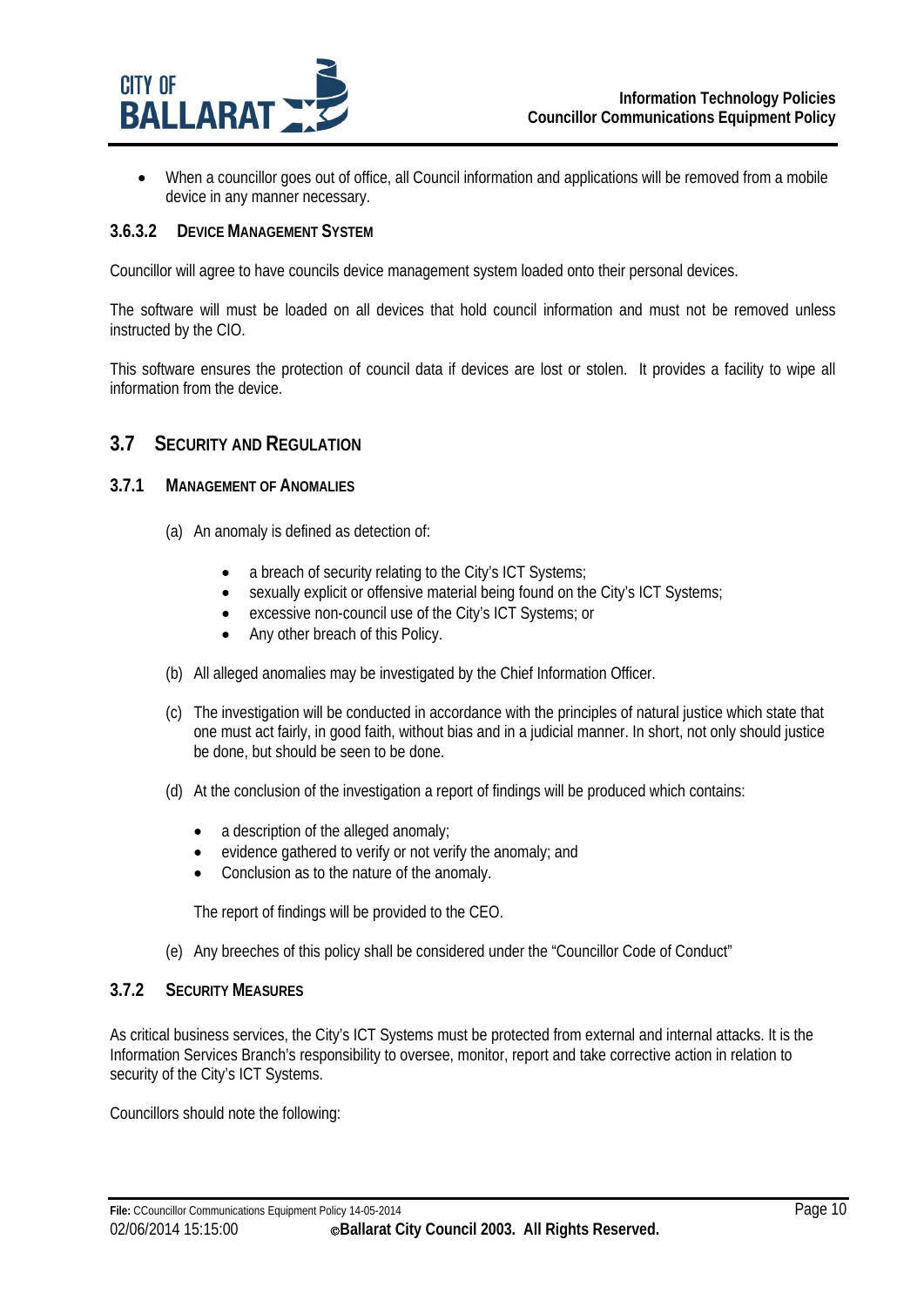

(a) All Virus Warnings will originate from the Information Services Branch. This ensures all virus notifications are real and not a hoax.

Any attempt to disable security controls by Councillors will be considered a breach of this policy and reported immediately to the Chief Information Officer who will report this to the Chief Executive Officer.

The City's system blocks access to certain sites that are deemed inappropriate. Councillors who need to access to a blocked site for council purposes can send a request to ICT Helpdesk for access.

The City utilises various software for Virus e-mail and SPAM management. These products are capable of scanning both incoming and outgoing e-mail traffic, and will be setup to block or restrict:

- Emails containing executable programs, embedded macros and other potentially dangerous materials
- Emails containing explicit or inappropriate materials

Device Management Software will be loaded onto all equipment used for council business and must not be removed.

#### **3.7.3 EQUIPMENT**

All councillors will be provided with the following equipment

- 1. A Laptop Computer for the use of the Councillor 4 year term
- (with Keyboard, Mouse, backpack and appropriate accessories)
- 2. Access to the Internet. (with appropriate download capacity for council business)
- 3. A colour printer.
- 4. Standard Microsoft Office software being, word, excel, PowerPoint, publisher, Internet Explorer. Adobe Acrobat and Firewall, Antivirus software.
- 5. A portable hard drive for scheduled backups. (It is the responsibility of the Councillors ensure their equipment is on for the scheduled backup to occur)
- 6. Mobile Telephone with online access to e-mail and calendar
- 7. Bluetooth mobile hands free car kit.
- 8. IPad or tablet

Councillors will be provided with the current standard council equipment determined from time to time as technology changes. All councillors will be provided with the same equipment unless an updated model is considered appropriate by the Chief Information Officer.

#### **3.7.4 LOST / STOLEN EQUIPMENT**

When reporting lost or stolen equipment the following procedure should be followed:

- During normal working hours Councillors are to immediately contact the ICT Service Desk (5320 5766)
- If out of normal work hours (i.e. outside the hours of 8:00am to 5:00pm Monday to Friday, excluding public holidays), Contact the Chief Information Officer.
- In the event that equipment is stolen the Councillor will need to obtain a Police report and forward this to the Chief Information Officer.

#### **3.7.5 CARE OF EQUIPMENT**

To fulfil any warranty obligations, equipment should be treated with extreme care and as such the following is required:

• Keep out of small children's reach